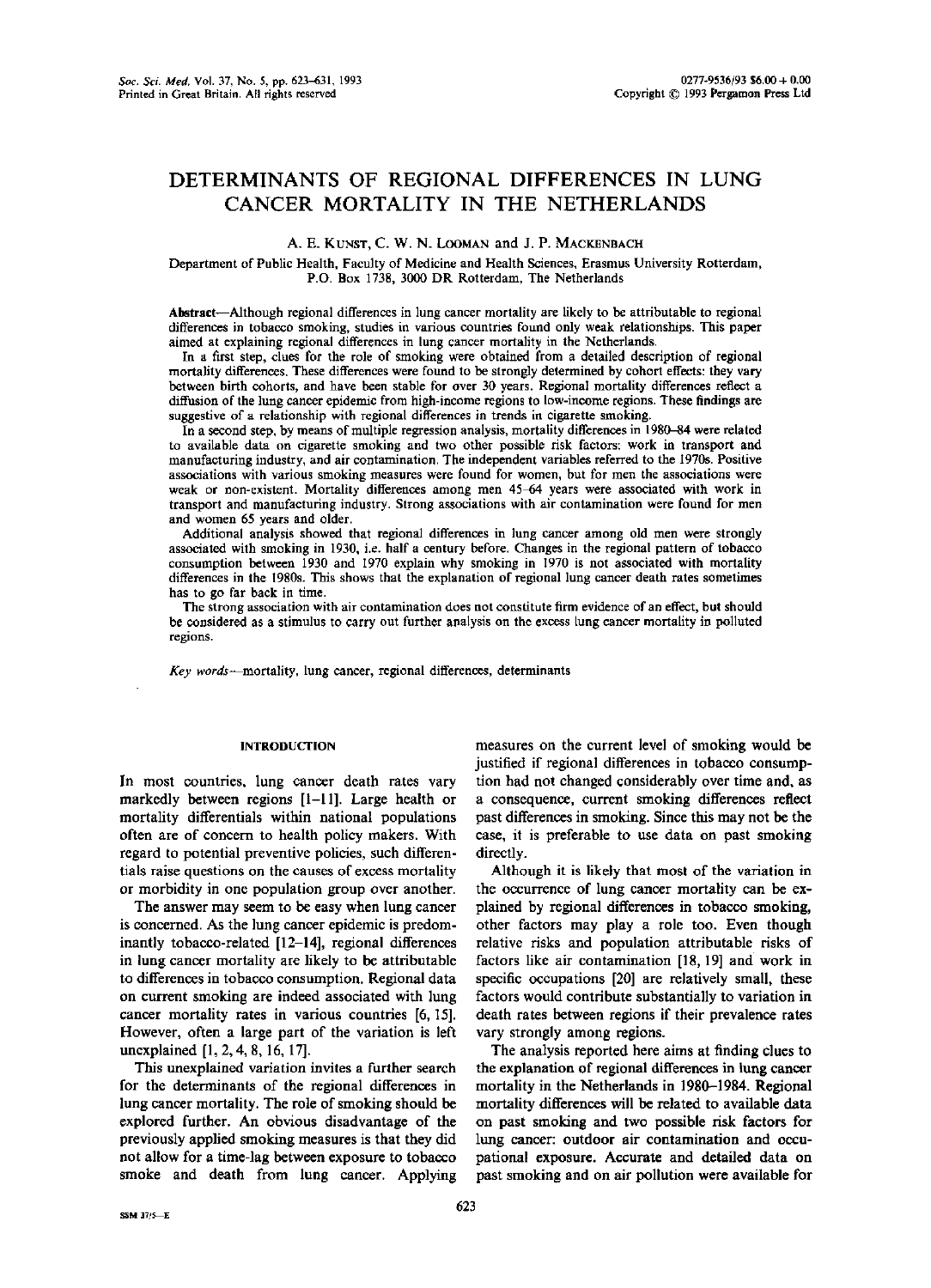Table 1. Age- and sex-specific death rates for lung cancer, 1980-84

|           |                     | Females                   | Males               |                           |  |
|-----------|---------------------|---------------------------|---------------------|---------------------------|--|
| Age group | Number<br>of deaths | Per 100,000<br>population | Number<br>of deaths | Per 100,000<br>population |  |
| $45 - 54$ | 567                 | 15                        | 2603                | 68                        |  |
| $55 - 64$ | 897                 | 25                        | 8224                | 257                       |  |
| $65 - 74$ | 1037                | 37                        | 14190               | 653                       |  |
| $75 - 64$ | 959                 | 56                        | 9382                | 927                       |  |
| $85 +$    | 345                 | 78                        | 1562                | 708                       |  |
| all $45+$ | 3805<br>----        | 31                        | 35961               | 345                       |  |

1970s, which implies assuming a time-lag of about 10 years.

Occupational exposure had to be measured by a proxy variable on work in manufacturing industry and transport.

The available data have, as is usual in regional analyses, a number of limitations . For example, although this study is able to use data on past instead of present smoking, regional differences in smoking more than 10 years back in time cannot be measured directly . In the view of these limited data, an attempt is made to obtain additional clues for the role of smoking vs other determinants by means of a detailed description of mortality differences. This description will focus on two aspects.

First, by comparing birth cohorts and, within birth cohorts, periods. National mortality trends are strongly determined by cohort effects [21], which are principally related to cohort differences in tobacco consumption history [13] . It would be suggestive of the role of smoking if cohort effects were also found in regional mortality patterns. Therefore, it will be investigated whether regional mortality patterns vary between birth cohorts and whether, within birth cohorts, regional mortality differences have been constant over time .

Second, by relating regional differences in lung cancer mortality to socio-demographic variables. Surveys in the Netherlands in the 1960s and 1970s showed higher smoking prevalences in specific socio-cultural and socio-economic groups like Roman Catholic men and women, lower-class men, and higher-class women [22]. If regional differences in lung cancer mortality in 1980-84 are strongly related to these same socio-cultural and socio-economic variables, this would again be suggestive of the role of smoking.

#### MATERIALS AND METHODS

Numbers of deaths from lung cancer, by age, sex, year of death, and region of residence, were extracted from a large data file supplied by the Dutch Central -The percentage of respondents currently smoking Bureau of Statistics (CBS) . All deaths from cancer of

the trachea, bronchus and lung were selected. The corresponding ICD codes were for ICD-6/7: 162, 163; for ICD-8: 162, 163.0, 163.9; and for ICD-9: 162, 163, 165. Four 5-year periods (1950–54, 1960–64, 1970–74, and 1980-84) were distinguished. The data refer to 39 so-called 'COROP' regions, which are statistical, nodal regions with a median population size of about 300 thousand inhabitants in 1980-1984 . Corresponding numbers of population-at-risk were calculated from population data that are based on the national continuous population register .

Five age groups were distinguished in the basic data. National death rates for these age groups are presented in Table 1. Age groups younger than 45 years were not included because of very large fluctuations in regional numbers of deaths. In some analyses, the age groups  $45-54$  and  $85+$  years were added to, respectively, the age groups 55-64 and 75-84 years, in order to reduce random fluctuations in regional numbers of death.

The selection of socio-demographic variables was guided by a previous analysis of a wide range of demographic, socio-cultural and socio-economic indicators with a potential relevance for the explanation of mortality patterns. Factors relating to climate, health care, and genetic predisposition were considered to be of minor relevance [23]. Principal component analysis showed that the selected factors can be reduced to three dimensions: a socio-economical dimension (measured here by the average income per capita), an urbanisation dimension (measured by the percentage of inhabitants living in large cities), and a socio-cultural dimension (measured by the percentage of the population belonging to the Roman Catholic denomination). A variable on religious denomination was used because the major socio-cultural division within the Netherlands is between the Protestant north and the Roman Catholic south [24, 25] . We have previously shown that this socio-cultural contrast separates two distinct mortality regimes [23]. The socio-demographic data used in this analysis refer to the beginning of the 1970s.

Accurate smoking data were obtained for as early a period as possible. One of the first large Dutch surveys with questions on smoking was the National Press Survey of 1972 . The total number of respondents (30746) was sufficiently large for regional disaggregation. Regional samples of respondents were representative of the total population according to age, sex, household size and size of municipality. For each ageand sex-group, the following measures could be calculated:

cigarettes . Essentially the same results were found

Fig. 1. Geographic pattern of lung cancer mortality in 1980-84, by sex and age-group. Legend: SMR  $\Box$ 0.00–0.75; S 0.76–0.90; 2 0.91–1.00; ■ 1.01–1.15; ■ 1.16+. The class division is centred around 0.955, which is the (unweighed) average SMR. This average is below the 1 .00 because high SMRs are concentrated to a few regions with large population sizes .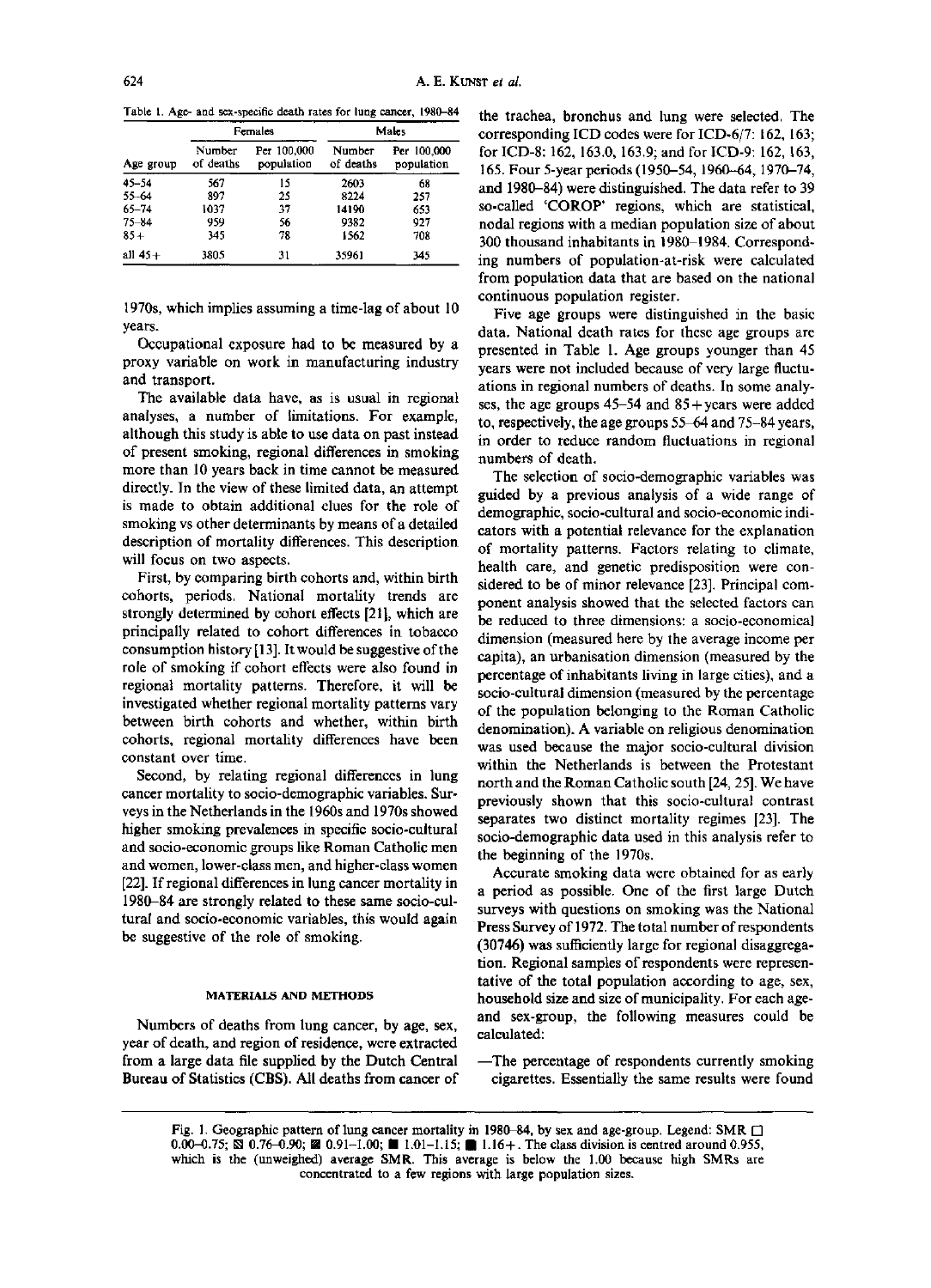

Fig. 1. See caption opposite.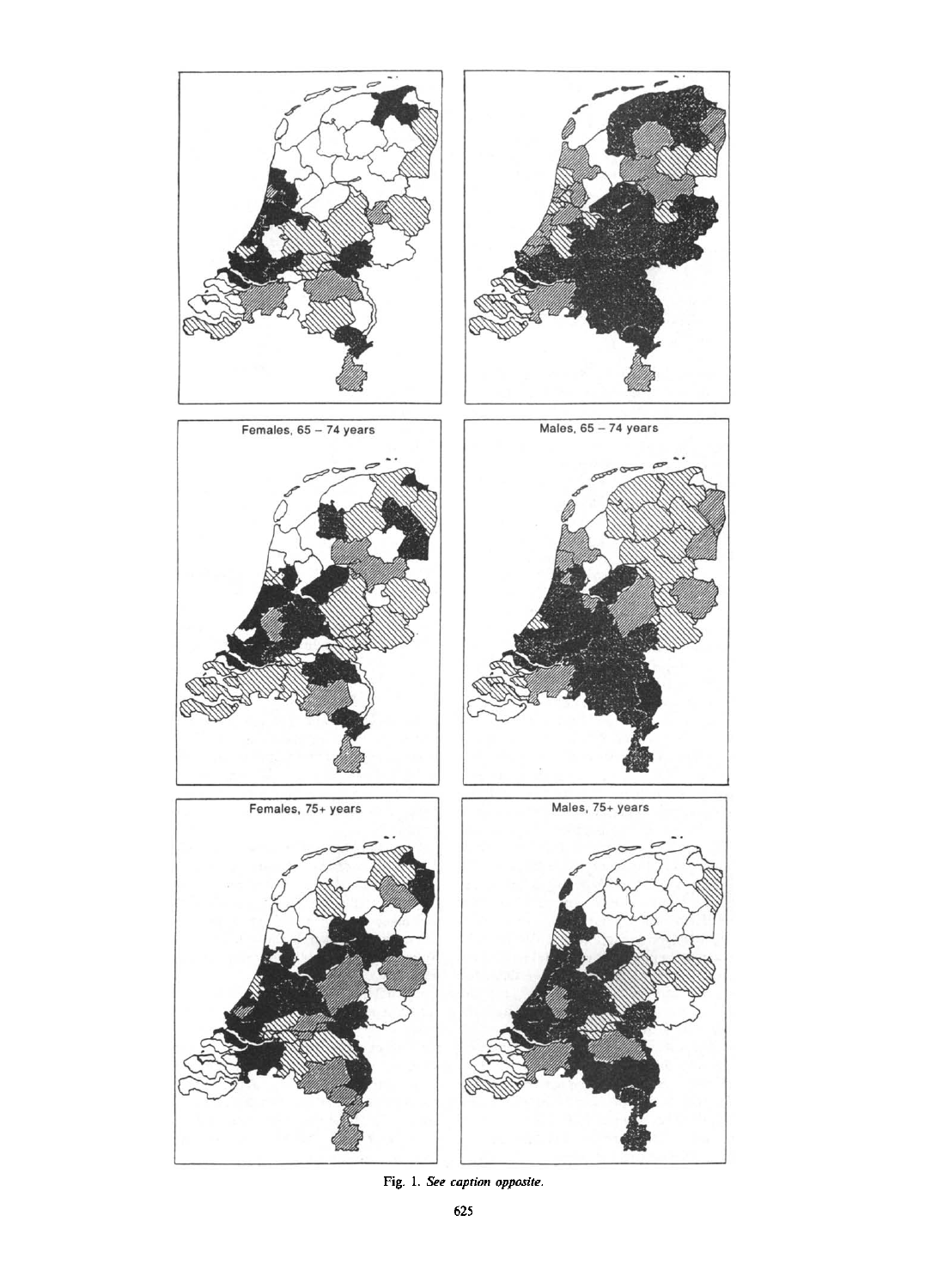in analyses with measures including pipe and cigar smokers, or excluding filter cigarette smokers.

- -Mean number of cigarettes smoked per respondent. The number of cigarettes was shown to be underreported by about 23% in the whole country [26].
- -The percentage of respondents that has ever smoked cigarettes (i.e. current and ex-smokers). This variable was considered as an approximate measure of life-time exposure . From a comparison with a national survey in 1958 [26], we found that the number of ex-smokers was underreported by men 55 years and older.

Younger age-groups  $(35-54, 55-64, 65+)$  were distinguished than with the mortality data, because the survey data refer to a time approx. 10 years before 1980-84.

Data on work in work in manufacturing industry and transport by age, sex, and region, were obtained from the population census of 1971. Data on 1971 were used because it is likely that there is a time-lag of about 10 years or more between occupational exposure and death from lung cancer. The 1971 census-data concerned the age groups 35-54 and 55-64 years (for men), and 35-64 years (for women) . Regional differences in past exposure of persons that were 65 years or more in 1971 were measured by data for younger age groups.

Regional levels of air contamination were measured by the 50-percentile density of SO, in April 1979-April 1980. The data were generated by a monitoring system with 206 monitoring stations in 1979-1980, i .e . on the average about 5 stations per region  $[27]$ . For each region,  $SO<sub>2</sub>$  density was calculated as the weighted average of density values for individual stations . Stations were weighted by the size of the population that they represent, so that the weighted index reflects more accurately the average exposure of inhabitants to outdoor air contamination. The measure employed here correlated strongly with regional differences in the 95-percentile density of  $SO_2$ , and with the  $SO_2$  density in the winter season of 1979-80. Because SO, density was also strongly correlated with regional variation in  $NO<sub>2</sub>$ , particulate matter, and benzo(a)pyrene density, it is considered here as an index of the general level of air contamination . No extensive data were available for earlier years, but there are no reasons to believe that the regional pattern of air contamination has radically changed during the 1970s.

The mortality level in a region was measured by means of Standardised Mortality Ratios (SMRs), with national death rates by 10-year age group as the standard. The significance of overall mortality differences was established by means of Gail's test [28]. SMRs were related to regional characteristics by means of product-moment correlations and multiple regression analysis . SMRs were transformed to their natural logarithms so as to normalise the distribution

Table 2(A). Correlation between age-specific lung cancer mortality rates in 1950-54 and 1980-84, by sex and age-group

|           | Product moment correlation <sup>3</sup> |          |  |
|-----------|-----------------------------------------|----------|--|
| Age group | Females                                 | Males    |  |
| 45-54     | 0.30                                    | 0.02     |  |
| 55-64     | 0.06                                    | $-0.06$  |  |
| $65 - 74$ | 0.10                                    | $0.45**$ |  |
| 75-84     | $-0.15$                                 | $0.34*$  |  |
| $85+$     | 0.33                                    | 0.06     |  |

'Product-moment correlation between log-transformed SMRs, weighted by population size,  $N = 39$  regions.

 $^{*}P < 0.05;$   $^{*+}P < 0.01$ .

Table 2(B). Correlation between age-specific lung cancer mortality rates in 1950-54 and 1980-84, by birth cohort

|                         | Product-moment correlation <sup>®</sup> |          |  |  |
|-------------------------|-----------------------------------------|----------|--|--|
| Birth cohort            | Females                                 | Males    |  |  |
| ca 1890                 |                                         |          |  |  |
| (55-64 year in 1950-54, |                                         |          |  |  |
| 85-94 year in 1980-84)  | $-0.17$                                 | $0.74**$ |  |  |
| ca 1900                 |                                         |          |  |  |
| (45-54 year in 1950-54, |                                         |          |  |  |
| 75-84 year in 1980-84)  | 0.27                                    | $0.79**$ |  |  |

'Product-moment correlation between log-transformed SMRs, weighted by population size,  $N = 39$  regions.

 $^{*}P$  < 0.05;  $^{**}P$  < 0.01.

of residuals. Regions were weighted to their population size in order to reduce effects of random fluctuations in numbers of (age specific) deaths and in smoking measures. As independent variables were not strongly correlated (the highest correlation was 0.55), no strong multicolinearity problem existed.

#### RESULTS

For each age and sex group, overall mortality differences were significant at the 5% level. The geographic patterns of mortality variation are shown in Fig. 1. Large mortality differences exist for women in all age groups and for men 75 years and older, while differences among younger men are much smaller.

All female age groups have a similar geographic pattern of mortality differences, with the highest death rates in the central-western part of the Netherlands. Mortality rates in the central-western part are also higher among men 75 years and older, but not among younger men. In the south-eastern part of the Netherlands, men in all age groups experience higher death rates.

In Table 2(A) the pattern of regional mortality variation in 1980-84 is compared to its pattern in 1950-54, by age and sex group . The low correlations for females are probably due to large random fluctuations in the small numbers of deaths in 1950-54 . Low correlations are also found when men aged 45-64 years in 1980-84 are compared to the same age group in 1950-54 (i.e. birth cohorts that were 75-94 years in 1980-84) . Correlations for men in the age group 65-84 years are moderate.

In Table 2(B) periods are compared by birth cohort instead of age group. Birth cohorts that were younger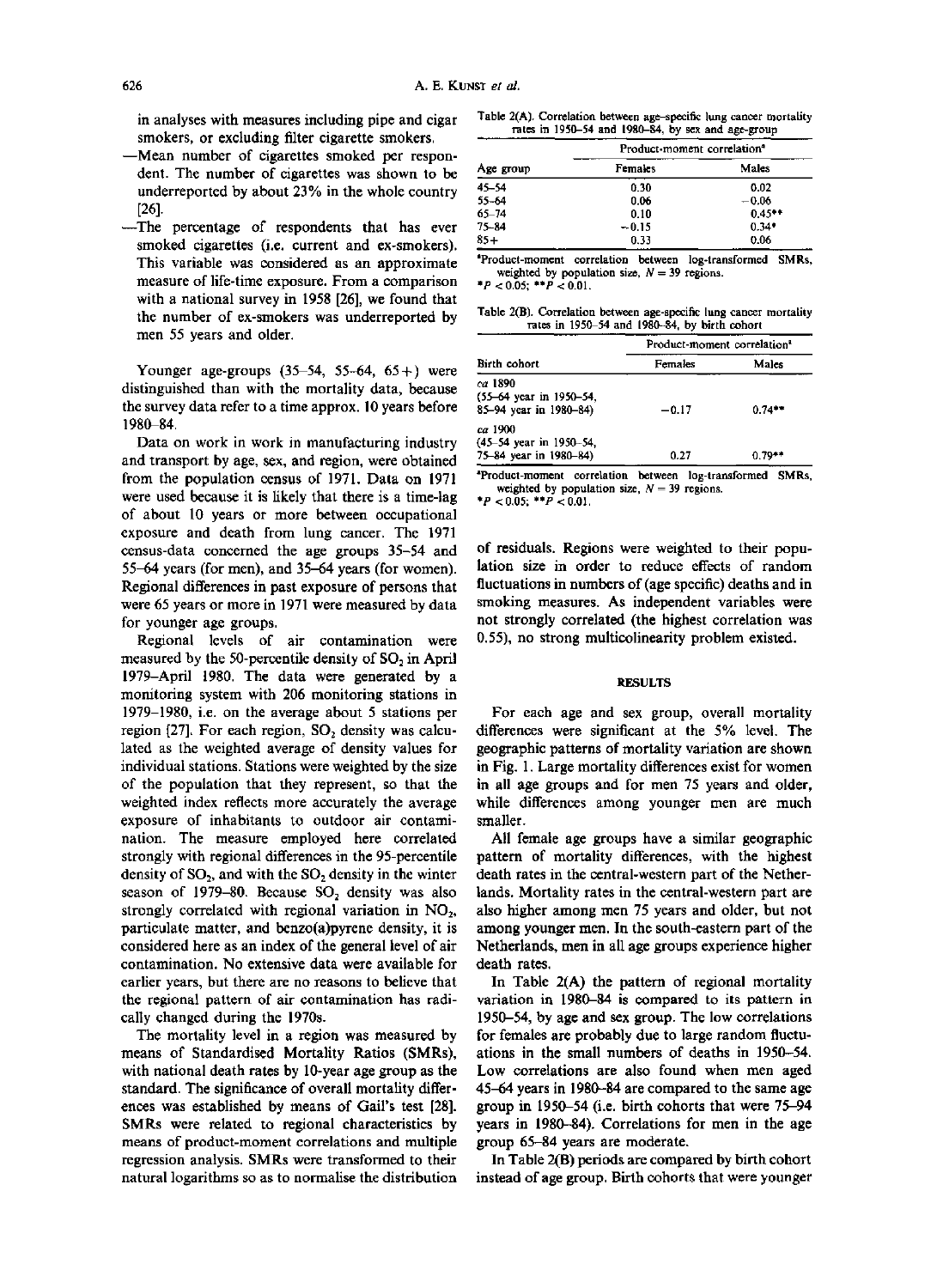Table 3 . Relationship between lung cancer mortality in 1980-84 and socio-demographic variables around 1970

|                               | Regression coefficient <sup>-</sup> |           |          |           |
|-------------------------------|-------------------------------------|-----------|----------|-----------|
| Sex.<br>Variable <sup>b</sup> | 4. – 64                             | 65-74     | 75+      | all 45+   |
| Females                       |                                     |           |          |           |
| Average income per            |                                     |           |          |           |
| capita (in Dfl. 1000)         | 0.15                                | $0.17*$   | $0.19*$  | $0.16***$ |
| Proportion of population      |                                     |           |          |           |
| in large cities               | $0.66**$                            | 0.20      | 0.28     | $0.39**$  |
| Proportion of population      |                                     |           |          |           |
| Roman-catholic                | 0.23                                | 0.11      | $0.29*$  | $0.20***$ |
| % variance explained          | 60**                                | 40**      | $46***$  | 72**      |
| Males                         |                                     |           |          |           |
| Average income per            |                                     |           |          |           |
| capita (in Dfl. 1000)         | -0.12**                             | 0.01      | $0.17 +$ | 0.02      |
| Proportion of population      |                                     |           |          |           |
| in large cities               | $0.24***$                           | 0.14      | 0.21     | $0.19*$   |
| Proportion of population      |                                     |           |          |           |
| Roman-catholic                | $-0.01$                             | $0.24$ ** | $0.48**$ | $0.23***$ |
| % variance explained          | 38**                                | 34**      | 64**     | 50**      |

'From multiple regression analysis of In (SMR) on three sociodemographic variables, weighted by population size,  $N = 39$ regions.

'Data are neither sex- nor age-specific but apply to the total regional population.

than 75 year in 1980-84 are excluded because of large fluctuations in regional numbers of deaths in 1950-54. Correlations are again low for females, but for males correlations are strong, which indicates stable mortality patterns within male birth cohorts. Mortality patterns for 1960-64 and 1970-74 were also found to be strongly correlated with those of 1980-84 (results not shown here) .

The geographic mortality patterns in 1980-84 are reflected in the relationships with socio-demographic variables (Table 3) . Among most birth cohorts, lung cancer mortality is positively related to high income and high degree of urbanisation (characteristic of central-western regions), and to percentage Roman Catholic (characteristic of south-eastern regions) . For men 45-64 years, lung cancer is inversely instead of positively related to income .

Univariate correlations with smoking measures are given in Table 4. Lung cancer mortality among females has a moderately strong association with the

Table 4. Relationship between lung cancer mortality in 1980-84 and smoking status in 1972, by sex- and age-group

|                                      | Product-moment correlation <sup>*</sup> |         |          |           |
|--------------------------------------|-----------------------------------------|---------|----------|-----------|
| Sex<br>Smoking variable <sup>b</sup> | 45-64                                   | 65–74   | $75+$    | all $45+$ |
| Females                              |                                         |         |          |           |
| % smokers of cigarettes              | $0.46***$                               | 0.23    | $0.34*$  | $0.41**$  |
| % ever-smokers of cigarettes         | $0.63**$                                | $0.37*$ | 0.50**   | $0.58**$  |
| Average number of cigarettes         |                                         |         |          |           |
| smoked per respondent                | 065**                                   | 0.31    | 033      | $0.63***$ |
| Males                                |                                         |         |          |           |
| % smokers of cigarettes              | 0.18                                    | 0.14    | 0.38*    | 0.20      |
| % ever-smokers of cigarettes         | 0.05                                    | 0.18    | $0.41**$ | 0.29      |
| Average number of cigarettes         |                                         |         |          |           |
| smoked per respondent                | $-0.10$                                 | 0.09    | $0.37*$  | 0.13      |

"With  $\ln$  (SMR) weighted by population size,  $N=39$  regions.  $*P < 0.05$ ;  $*P < 0.01$ .

<sup>b</sup>Data are specific to sex and birth cohort.

percentage of cigarette smokers in 1972 . Associations are stronger with the percentage of ever-smokers of cigarettes, and with the average number of cigarettes smoked. Unexpectedly low correlations are however found for men, in particular for men younger than 75 years.

In almost all age and sex groups, lung cancer mortality is more strongly related to  $SO<sub>2</sub>$  density than to any single variable on smoking (Table 5). Mortality among men at working age is significantly related to the percentage of men working in the sector "transport and manufacturing industry".

Table 6 presents the outcomes of multiple regression analyses of mortality on smoking, work in transport and manufacturing industry, and air contamination. The average number of cigarettes smoked was selected because this measure had the strongest relationships with mortality. Similar results were obtained for physical-environmental variables when control was made for other smoking variables.

Significantly positive relationships with the average number of cigarettes smoked are only found for women. Work in transport and manufacturing industry is still significantly related to lung cancer mortality among men  $45-64$  years. SO<sub>2</sub> density is positively associated with mortality among older birth cohorts. Sex differences in the  $SO<sub>2</sub>$  regression estimates can be due to random fluctuations. The average regression estimate for older birth cohorts (about 0.015) implies a 24% mortality difference between less contaminated regions (one standard deviation or 8  $\mu$ g SO<sub>2</sub>/m<sup>3</sup> below the national average of 22  $\mu$ g/m<sup>3</sup>) and more contaminated regions (one standard deviation above national average) .

Individual-level studies showed that only a part of the occupations in transport and manufacturing industry may be associated with an increased risk of dying from lung cancer [20]. In additional analyses, these occupations were related individually to regional mortality differences . No significantly positive relationships were found for any occupational category.

## DISCUSSION

The aim of this analysis was to find clues to the explanation of regional differences in lung cancer mortality in the Netherlands . In the first step of the analysis, some clues for the role of smoking were obtained from a detailed description of regional mortality differences.

It was found that regional mortality patterns are strongly determined by cohort effects, at least among men: regional mortality patterns vary between birth cohorts, and have been stable for over 30 years within the older birth cohorts. This cohort effect was associated to income: for most birth cohorts, mortality levels are positively related to income level. But an inverse relationship is found for younger male co-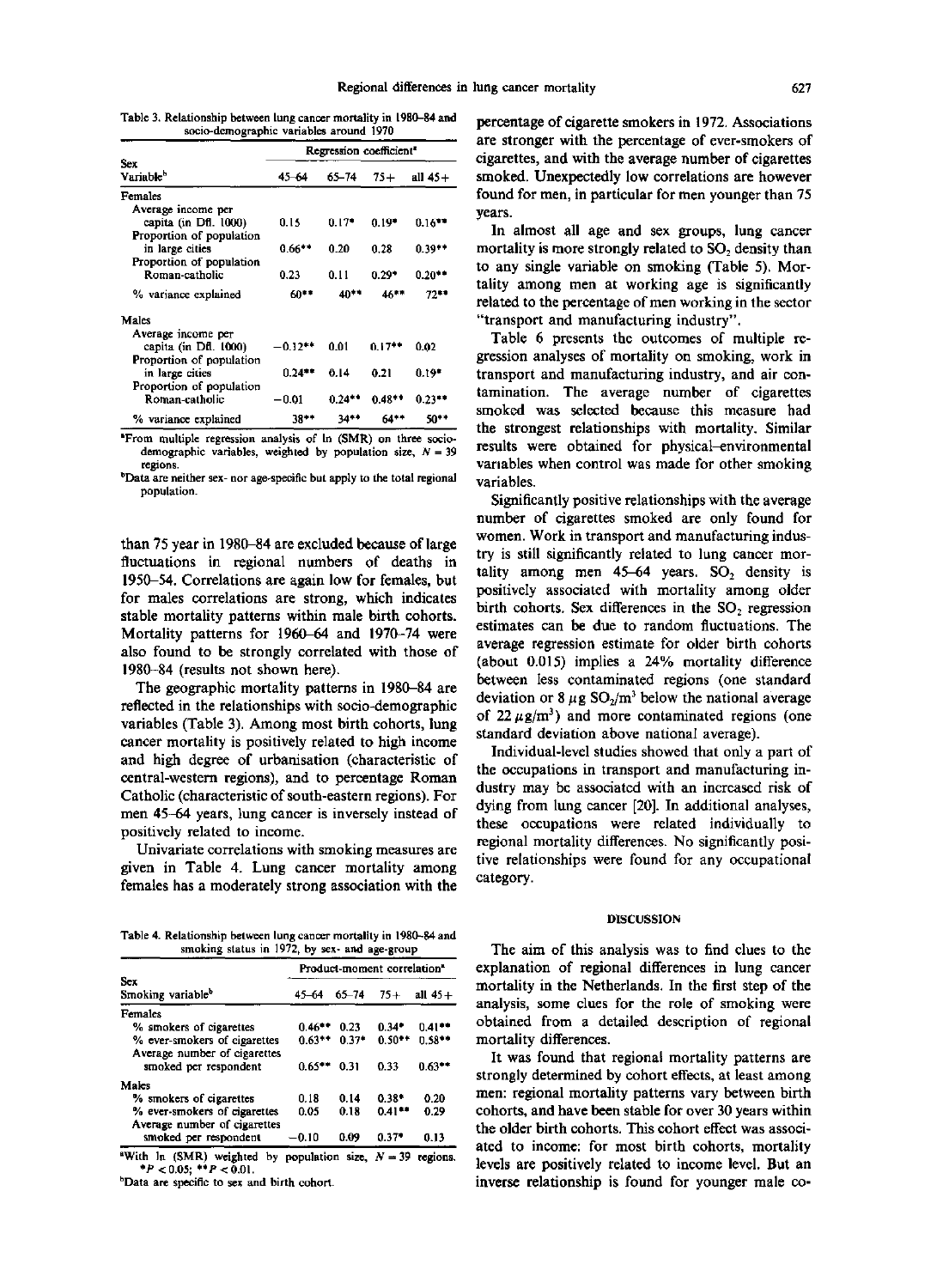Table 5. Relationship between lung cancer mortality in 1980-84 and physicalenvironmental variables, by sex and age-group

|                                                                                                                                           | Product-moment correlation <sup>a</sup> |                  |                  |                       |
|-------------------------------------------------------------------------------------------------------------------------------------------|-----------------------------------------|------------------|------------------|-----------------------|
| Sex.<br><b>Variables</b>                                                                                                                  | $45 - 6 -$                              | $65 - 74$        | $75+$            | +45 لله               |
| Females                                                                                                                                   |                                         |                  |                  |                       |
| Proportion working in transport and<br>manulacturing industry, 1971°<br>50 percentile SO <sub>2</sub> ( $\mu$ g/m <sup>3</sup> ), 1979–80 | 0.25<br>$0.54**$                        | 0.21<br>$0.59**$ | 0.15<br>$0.60**$ | 0.25<br>$0.69**$      |
| Males                                                                                                                                     |                                         |                  |                  |                       |
| Proportion working in transport and                                                                                                       |                                         |                  |                  |                       |
| manufacturing industry, 1971 <sup>c</sup>                                                                                                 | $0.35*$                                 | 0.17             | 0.01             | 0.12                  |
| 50 percentile SO <sub>2</sub> ( $\mu$ g/m <sup>3</sup> ), 1979-80                                                                         | $-0.07$                                 | $0.52**$         | $0.75***$        | $0.65***$             |
| In (SMR), weighted by population size, $N = 39$<br>"With                                                                                  |                                         |                  |                  | regions. $P < 0.05$ : |

 $*$   $P$  < 0.01. 'Data on work in transport and manufacturing industry are specific to sex and (for men) birth cohort.

`Major group 7-9 of the International Classification of Occupations of 1968 (Dutch version) .

horts, the only cohorts that are in a later phase of the lung cancer epidemic [21]. This suggests that during the lung cancer epidemic, a diffusion takes place from regions with a high to regions with a low socio-economic level . Biersteker estimated that mortality trends among men in rural, low-income provinces in the Netherlands lag about 10 years behind the trends in urban, high-income provinces (29] . It is likely that regional differences in (quitting) cigarette smoking are responsible for the cohort effects observed here and in particular for the diffusion of the lung cancer epidemic from regions with a high to regions with a low socio-economic status.

The strong relationship with the most 'cultural' of the socio-demographic variables, percentage Roman Catholic, is another indication that regional differences in a behaviourial variable like tobacco consumption, and not in physical-environmental variables, are largely responsible for the regional mortality differences in the Netherlands.

For women, mortality rates in 1980-84 were indeed correlated with smoking ten years before. But the findings for men are surprising: not only are relationships weak, for men under 65 years of age they are even in the wrong direction . How can this anomalous finding be explained?

The possible role of data problems should first be addressed. Regional differences in the quality of declaration of causes of death may distort the observation of regional differences in cause-specific mortality. However, we have previously shown that within the Netherlands there are no large regional differences in the quality of the declaration of causes of death (as measured by the percentage of deaths with the cause ill defined) [30]. Moreover, lung cancer is relatively easy to diagnose (as compared to many other forms of cancer) and is rarely confounded with secondary causes of death. An indication that even for men 75 years and over problems with cause-ofdeath registration have little effect, is that regional mortality differences among men 75 and over in 1980-84 are strongly correlated with the mortality differences among them in 1950-54, when they were younger than 64 years.

A problem relating to smoking data is random error in smoking prevalence estimates because of small regional sample sizes . This data problem cannot explain, however, that weak correlations were found

|                                                                                                    | Regression coefficient <sup>*</sup> |                    |                       |                   |
|----------------------------------------------------------------------------------------------------|-------------------------------------|--------------------|-----------------------|-------------------|
| Sex<br>Variable                                                                                    | $45 - 64$                           | 65-74              | $75+$                 | all 45+           |
| Females                                                                                            |                                     |                    |                       |                   |
| Average number of cigarettes<br>smoked per respondent, 1972<br>Proportion working in transport and | $0.149**$                           | 0.009              | 0.054                 | $0.101*$          |
| manufacturing industry, 1971<br>50 percentile SO <sub>2</sub> ( $\mu$ g/m <sup>3</sup> ), 1979–80  | 4.27<br>0.011                       | 4.46<br>$0.017***$ | 0.17<br>$0.020**$     | 3.11<br>$0.014**$ |
| % variance explained                                                                               | 49                                  | 36                 | 37                    | 57                |
| Males                                                                                              |                                     |                    |                       |                   |
| Average number of cigarettes<br>smoked per respondent, 1972<br>Proportion working in transport and | $-0.015$                            | $-0.002$           | 0.029                 | $-0.004$          |
| manufacturing industry, 1971<br>50 percentile $SO_2$ ( $\mu$ g/m <sup>3</sup> ), 1979–80           | $0.68**$<br>$-0.001$                | 0.25<br>$0.008**$  | $-0.34$<br>$0.019***$ | 0.18<br>$0.009**$ |
| % variance explained                                                                               | 17                                  | 28                 | 60                    | 42                |

Table 6. Relationship between lung cancer mortality in 1980-84 and three possible determinants: outcome of regression analyses, by sex and age-group

'From multiple regression analysis of In (SMR) on the three mentioned variables, weighted by population size,  $N = 39$  regions.  $*P < 0.05$ ;  $**P < 0.01$ .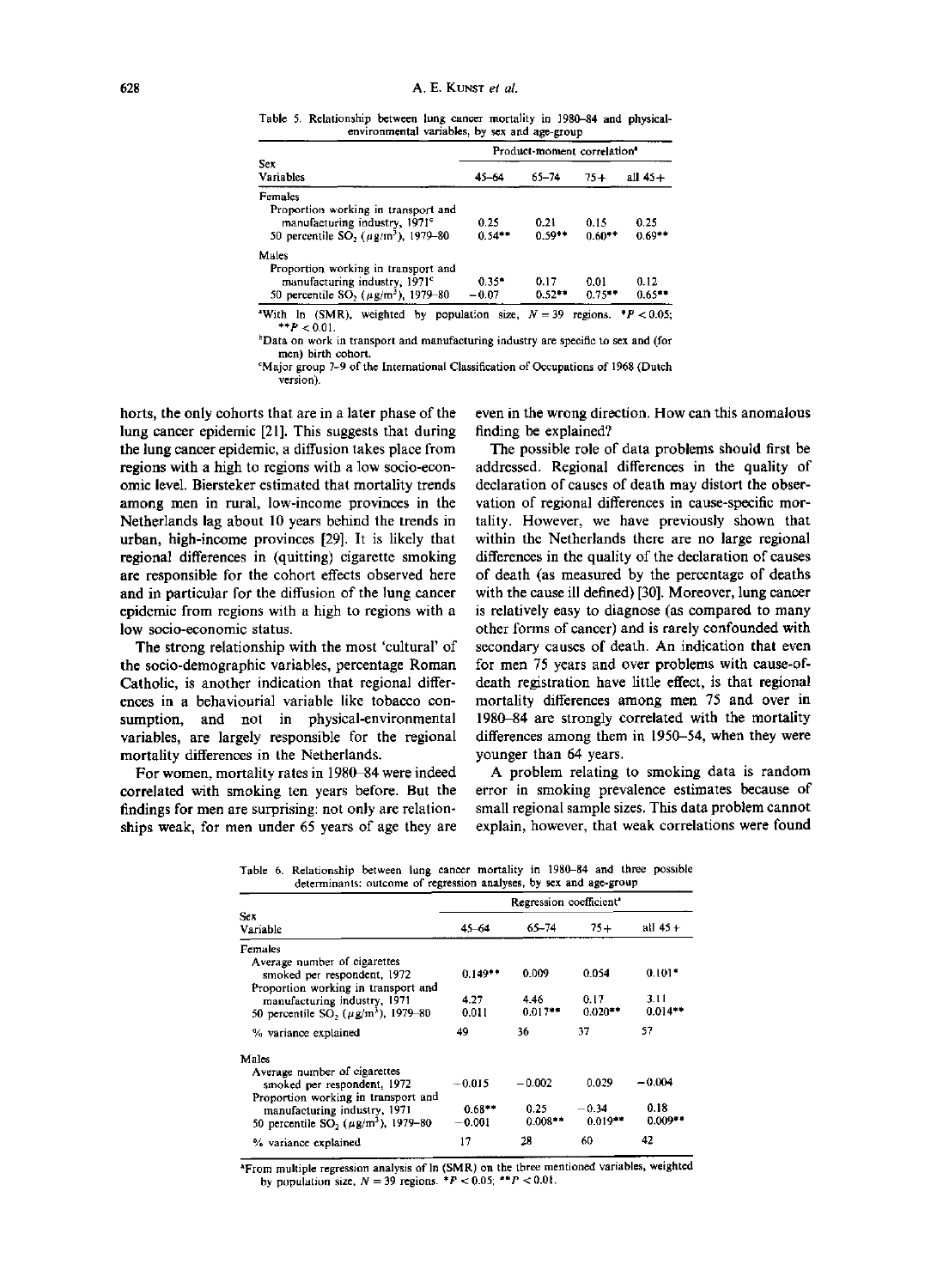

Fig. 2. Relationship of sale of tobacco in 1930 with mortality rates in 1980-84 among men 75 years and older.

for men but not for women. Another problem relating to smoking data is underreporting of the amount of cigarettes smoked, which has been estimated to be about 23% in the whole country [22] . If the degree of underreporting varied largely by region, this would have led to biased estimates of regional differences in cigarette consumption . However, this cannot explain that the same `negative' results were obtained with the percentage of respondents currently smoking cigarettes, a measure that is much less susceptible to underreporting of tobacco consumption.

The most likely explanation is that the available information on smoking, although more extensive than the data used in other regional studies, did not cover several relevant aspects of smoking, such as life-time exposure, age at beginning, type of tobacco, number of puffs per cigarette, inhalation practise, and length of cigarette butt. It would have been particularly valuable to possess data on smoking earlier in life, since the stability in regional mortality patterns over the last 30 years suggests that regional mortality variation among men in 1980-84 reflect differences in smoking in the 1940s or before.

In order to have some indication of former regional differences in smoking, we acquired data on the number of tobacco shops per region in 1930 [31] . The number of shops per 1000 population might be a very approximate indicator of the amount of tobacco smoked by adult men around 1930. As illustrated in Fig. 2, this indicator is strongly related to death rates among these men in 1980-84 (when they were 75 years and older). The correlation is 0.67. This smoking measure suffers of course from a number of limitations, which may be expected to have caused a bias toward weaker relationships. It is therefore reasonable to expect that a more accurate measure would show even more clearly that regional mortality variation among men in 1980-84 reflect differences in smoking various decades before.

The strong influence of tobacco consumption various decades before can be understood from several factors:

- -an independent effect of the age at starting with smoking on lung cancer occurrence [13, 14];
- -a higher tar-content of cigarettes in former years  $[13, 14]$ ;
- -a high prevalence of smoking among boys in the Netherlands in the first half of the 20th century [26]. For example, in the period 1907-1916 about 75% of boys in the age group 11-12 smoked cigarettes, some of the boys smoking several cigarettes per day [32].

The dominant effect of smoking in early life on regional mortality differences in 1980-84 can explain why these differences are hardly related to smoking in 1972 . The correlation between the smoking indicator for 1930 and the mean number of cigarettes smoked in 1972 (by men 75 years and over) is very weak: 0.23 . This implies that the regional pattern of tobacco consumption has considerably changed. Further insights in these changes are provided by Table 7. While in 1930 smoking was positively related to income level, in 1972 the relationship was inverse. Although men in lower-than-average income regions now smoke more, lung cancer mortality among them is not higher, because of having smoked less in early life .

Regional variation in lung cancer mortality is relevant to the study of the causes of lung cancer, because this variation may be reflective of other factors than tobacco consumption. The paper has an important message for etiological studies using ecologic data, in showing that controlling for current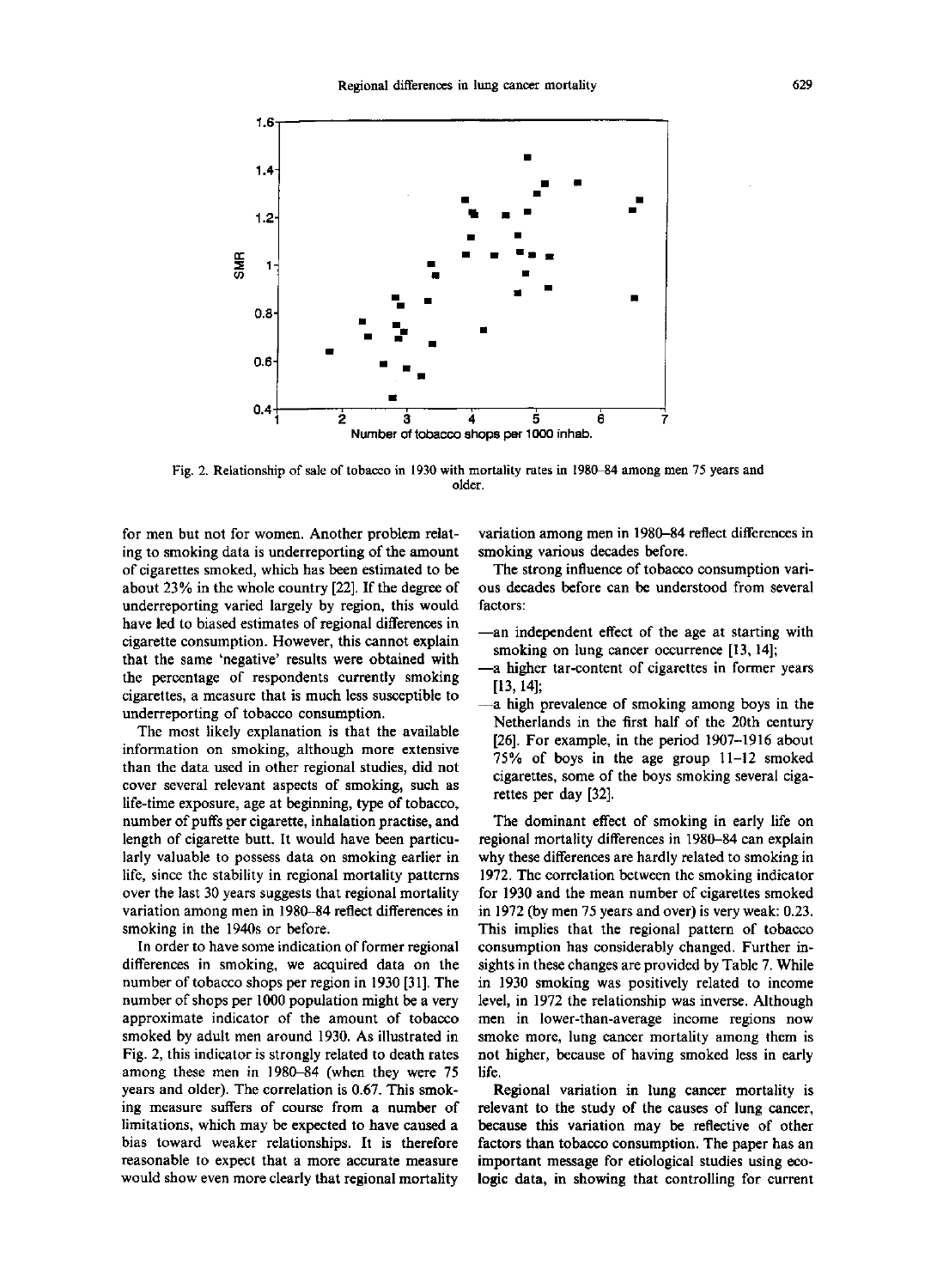Table 7. Relationship between socio-demographic variables around 1950 and smoking in <sup>1930</sup> and 1972 respectively,' birth cohort of men aged 75+ years in 1980-84

|                                          | Standardized regression coefficient <sup>e</sup> |                 |  |  |
|------------------------------------------|--------------------------------------------------|-----------------|--|--|
| Socio-demographic variable <sup>b</sup>  | Smoking in 1930                                  | Smoking in 1972 |  |  |
| Average income per capita                | $0.88**$                                         | $-0.11$         |  |  |
| Proportion of population in large cities | $-0.25$                                          | $0.54*$         |  |  |
| Proportion of population Roman-catholic  | $0.29*$                                          | 0.11            |  |  |
| % variance explained                     | $42 -$                                           | 2.**            |  |  |

<sup>a</sup>Measure for 1930: number of tobacco shops or other shops selling tobacco per 1000 population. For 1972: average number of cigarettes smoked by men 65+ years. <sup>b</sup>Socio-demographic data apply to the entire regional population.

`From multiple regression analysis of the respective smoking measure on throe socio-demographic variables, weighted by population size,  $N = 39$  regions. \* $P < 0.05$ ; \*\* $P < 0.01$ .

levels of smoking only (which is often done) may not only be imperfect, but even superfluous .

Regional differences in work in transport and manufacturing industry contributed to a small degree towards the explanation of regional differences in lung cancer mortality among men of working age. This agrees with the associations found in French and American studies [3, 33]. No relationships could be demonstrated for more specific occupational categories . Apparently, workers in specific occupations have such a small share in regional populations, and the eventual mortality effects associated with these occupations are probably so modest, that these effects could not be discerned in this regional analyses.

The strong relationships that were found with air contamination, among men and women older than 65 years, might be attributable to inadequate control for cigarette smoking earlier in life . An approximate control for smoking history can be made by using proxies for smoking in earlier years, such as:

-the number of cigarette shops per capita in 1930; -socio-economic status and urbanisation . Controlling for socio-demographic variables carries however the risk of over control, because e.g. rural-urban mortality differences could be partly due to air contamination instead of cigarette smoking.

Notwithstanding eventual overcontrol, additional analysis showed that the relationships between air contamination and lung cancer mortality were still statistically significant after control for either proxy of smoking history.

The results of this study are in contrast to the findings of Chinn et al. for England and Wales [34]. Controlling for a number of socio-demographic variables,  $SO<sub>2</sub>$  and smoke levels were found to be associated with regional lung cancer death rates in the 1950s and 1960s, but not in the period 1969-1973 . A possible explanation is that the U .K. clean air legislation might have strongly diminished previous effects of air contamination on regional lung cancer death rates. An alternative explanation that is more in line with the results of our analysis refers to the diffusion of the lung cancer epidemic, which occurred in England and Wales as well as in the Netherlands [35]. Perhaps this diffusion process has been such that it caused an artificial association with air contamination in the case of the Netherlands, or that it obscured an association in the English case.

Time-series analyses have demonstrated short-term effects of episodes of air contamination on mortality in the general population, even below established air contamination standards [36, 37]. In contrast, studies on the effects of long-term exposure to low levels of air contamination have been handicapped by several methodological problems and have come to inconclusive results [18, 19, 38, 39]. The fact, however, that in various countries lung cancer death rates are highest in heavily industrialised areas, is suggestive of a relationship with air pollution [3-6] . Our study showed that this seeming relationship cannot be easily explained away by confounding with tobacco consumption . This study thus yielded new indications of a long-term effect of air pollution on lung cancer mortality. However, the evidence is still weak and should primarily be considered as a stimulus to carry out further analysis on the excess lung cancer mortality in polluted regions.

Acknowledgements-This study was supported by a grant from the Ministry of Welfare, Public Health and Culture, Rijswijk, the Netherlands . The mortality data were supplied by the Dutch Central Bureau of Statistics . Survey data on smoking have been made available by the Steinmetz Archives at Amsterdam (data base no . P0351), with the generous permission of the owner of the data, the Verenigde Nederlandse Uitgeversbedrijven .

## REFERENCES

- 1. Blot W. J. and Fraumeni J. F. Changing patterns of lung cancer in the United States. Am. J. Epidemiol. 115, 664, 1982.
- 2. Howe G. M. Mortality from selected malignant neoplasms in the British Isles: the spatial perspective. Soc. Sci. Med. 15D, 199, 1981.
- 3 . Caselli G . Les causes des deces en France III . Un effort d'interprétation des différences géographiques: application a la période 1974-76. Population 6, 1011, 1984,
- 4. Gatzweiler H. P. and Stiens G. Regionale mortalitätsunterschiede in der Bundesrepublik Deutschland. Daten und hypothesen. Jahrbuch für Regionalwissenschaft 3, 36, 1982.
- 5. Grosclaude A., Lux B., Van Houte-Minet M. and Wunsch G. Mortalité régionale et comportements differentiels. Pop. Fam. 48, 1, 1979.